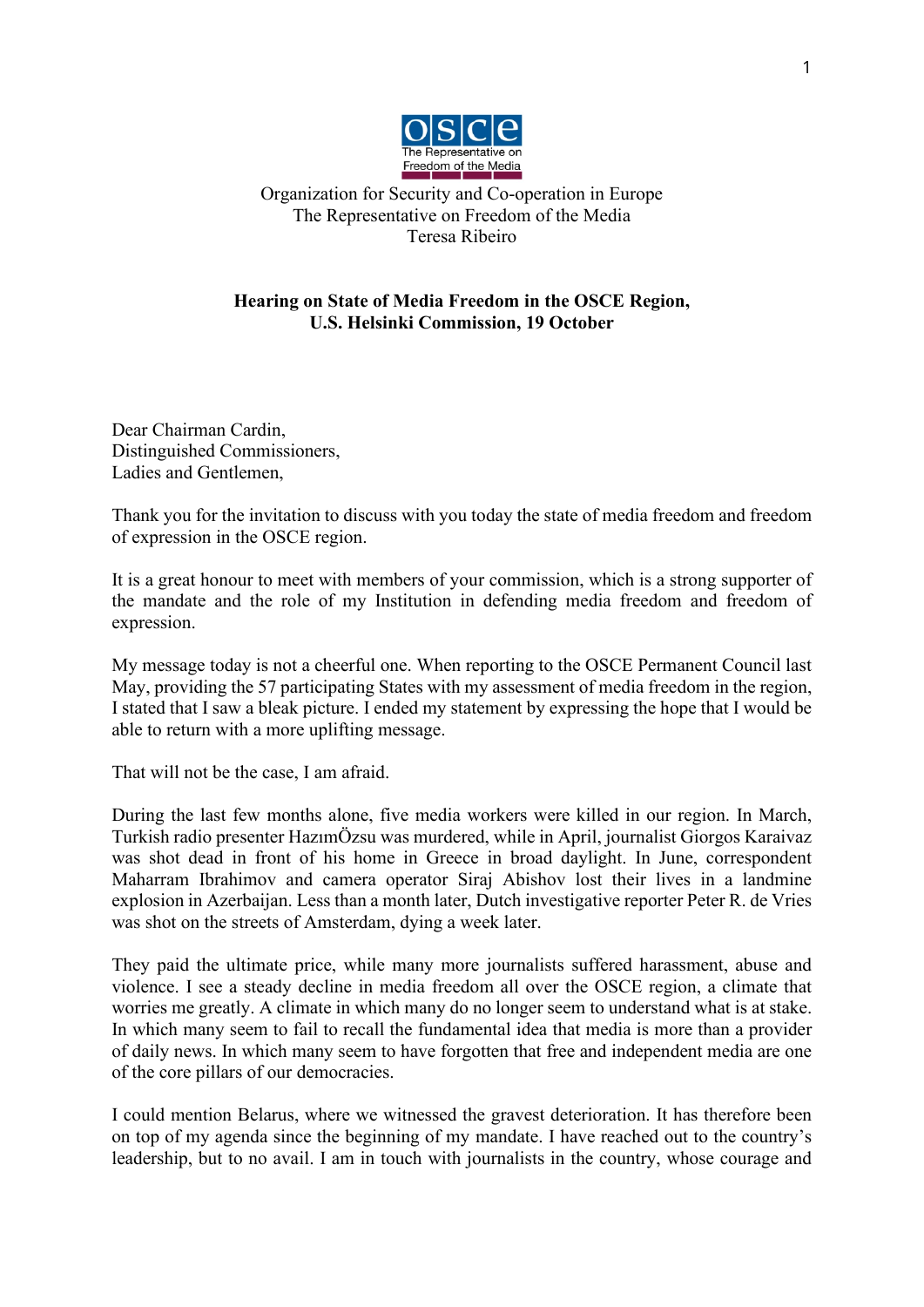commitment I salute, and I promise that I will continue to speak out on violations that need to be condemned and documented.

However, even though Belarus warrants a separate mention, journalists all over have come under mounting pressure. The recent awarding of the Nobel Peace Prize was a boost for two courageous journalists and a boost for all those defending our freedom of expression on a daily basis.

But also a message that was badly needed – to remind the world of the importance of this fundamental principle. It was yet another reminder that we live in a time in which accusing media outlets and individual journalists of publishing "fake" and biased news has become second nature for some authorities and other vocal groups in society. A time, in which a growing number of people consider it normal to harass, threaten, intimidate and abuse media workers.

Last year, my office published a special report on the issue of the safety of media during public gatherings. For all too often, law enforcement officers hinder and abuse journalists who are reporting on such events, instead of protecting them. And all too often, the anger that drives people to the streets is directed at those media workers, accusing them of being biased and of belonging to the so-called "corrupt mainstream media".

Your country is no exception, I am afraid, with the Press Freedom tracker showing an increase from 39 records of such cases in 2019 to 421 in 2020. I do not need to remind you that the authorities have an obligation to protect the media and hold all perpetrators to account. Police reforms and training are needed, with mutual understanding and trust between law enforcement and media workers as a long-term investment. As the OSCE can be an important place to collect and develop good practices, I will continue to work on this.

It is however, not only on the streets where journalists have to fear for their safety. Legal harassment and abuse of the judicial system against the media s on the rise, with the law being misused to prevent journalists from doing its work. People with power and money threaten and sue the media, when they get too close to a sometimes-uncomfortable truth. This poses a serious threat to the safety and the economic basis of media workers and outlets and, hence, has a strong chilling effect on media pluralism and undermines journalistic freedom in the OSCE region. I will publish a report on this issue in the coming weeks.

I am encouraged by the fact that in some parts of the United States there is movement towards regulation that can prevent, or mitigate the effects of, so-called Strategic Lawsuits Against Public Participation, or SLAPPs. I am also encouraged by the recent commitment of the US administration to discontinue the use of secret subpoenas to obtain reporters' records during leak investigations.

Aside from the streets and courtrooms, many media workers have to fear for their safety in their offices and homes, when going on internet. An ever more important source of information for many journalists on the one hand, internet has also become a place of daily abuse and intimidation. Women journalists especially face threats of rape, physical violence and graphic imagery that show up in their inboxes and on their social media platforms as they go about their workday. Nearly two out of three women journalists have had the experience of being threatened or harassed online. Having published a special resource guide in an attempt to tackle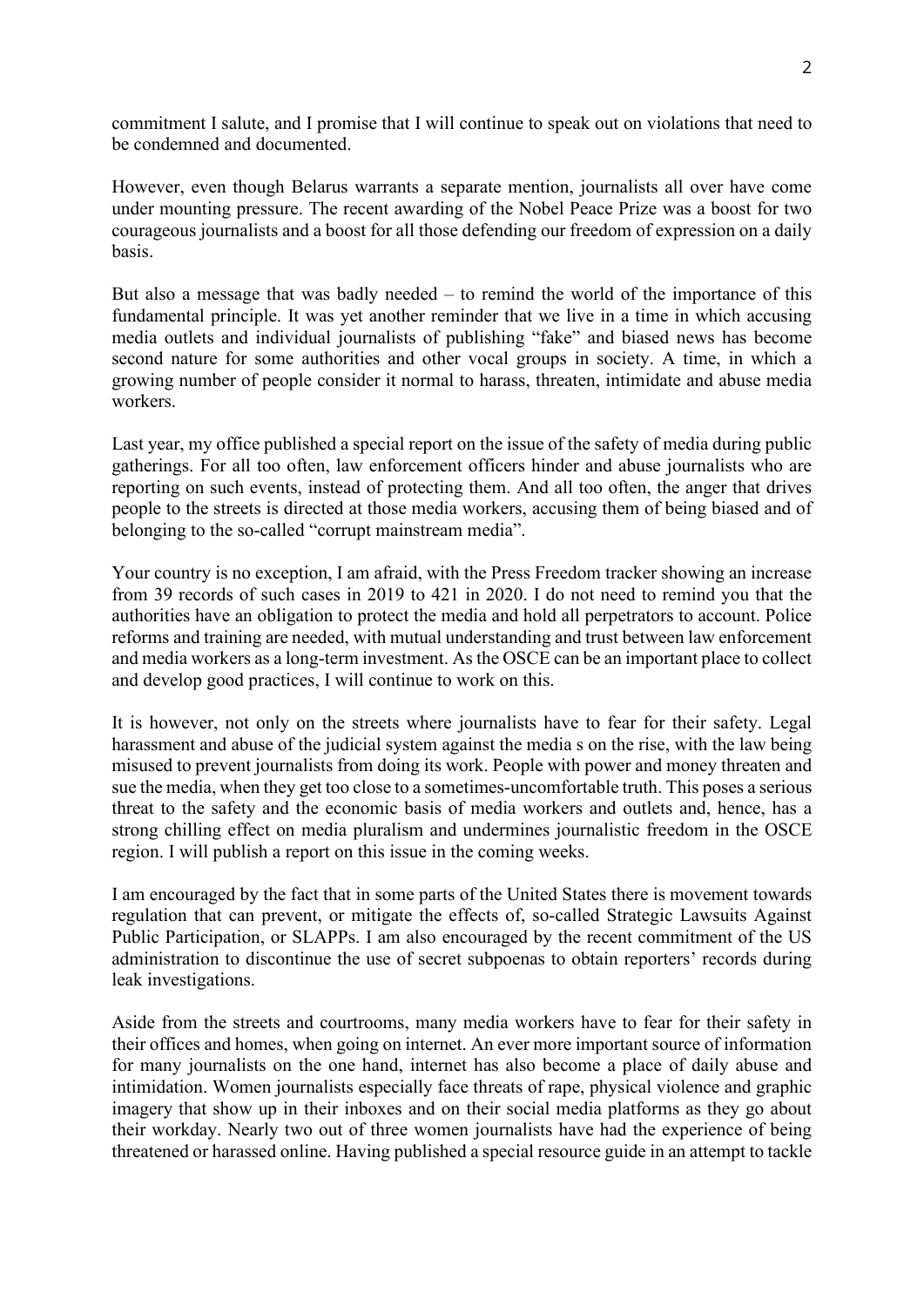this issue last year, me and my office are committed in our fight against this threat to media pluralism.

Yet, there is more. All over the OSCE region, I witness a downward spiral when it comes to free access to information. In the atmosphere of growing anti-media sentiment and distrust, people are increasingly caught in their own information bubble. After decades of growing access to information through new information technologies, the reappearance of political walls and "red lines" have led to an ever more inward-looking approach of authorities regarding sources and flows of information.

A similar development can be witnessed in cross-border journalism. Journalists who come from, or have (financial) ties to parties in, another participating State are increasingly hindered in doing their work. They face travel restrictions, administrative sanctions, outright bans, labelled as being "foreign agents" and other oftentimes draconian measures. I have addressed this issue with several participating states, in meetings and press releases, and in a recent communique. I keep reminding them that such obstructions have a notable impact, on the international exchange of information, something that was always considered highly important for strengthening trust and co-operation within our region. This is a fundamental principle enshrined in the Helsinki Final Act, and central to the unique concept of comprehensive security for the OSCE area. Today it results in restricted access to many of the media and information that appear as "foreign", "unwanted", "unfriendly", "non‐patriotic" or simply too critical or different from the official narratives. A dangerous trend, with ever more states feeling emboldened by the restrictions of other participating States.

A word on internet intermediaries, or social media platforms in particular: public perception is that they are too powerful, too pervasive and unaccountable. We need to take action to protect democracy, while preventing authoritarian models of governance of the platforms to prevail. In this context, we also must not forget the positive obligation of government to protect our human rights, including the right to freedom of expression online. It is a challenge we cannot simply dismiss.

In concluding, I think we are seeing a steady decrease in trust in the media and its democratic function, combined with, and fuelled by, a growing urge to manipulate and twist independent media for the own good. This is not a new development. However, with the current possibilities to spread disinformation at an incredible speed and with an enormous amount of ways to hide its true nature, this trend is becoming ever more dangerous. We need to fight disinformation – but not with more restrictive laws or by closing or suspending media outlets. Instead, we should promote quality journalism and a vibrant pluralistic media landscape.

This is exactly what my mandate is about. As part of a regional intergovernmental framework, it is my task to engage in a dialogue with all participating States and to assist them in their upholding of their media freedom commitments. I will put to use all political and diplomatic channels at my avail to find sustainable solutions to many of these problems.

I have done so from the start. As soon as conditions allowed for this, I started to travel again. Country visits are important for meetings with all relevant stakeholders. I visited Germany, Sweden, Ukraine, Uzbekistan and Kazakhstan, and last week Albania. And there a more countries, including the Russian Federation and the South-Caucasus region, in the pipeline. My aim is to visit all OSCE participating States. To make such visits even more worthwhile, I meet